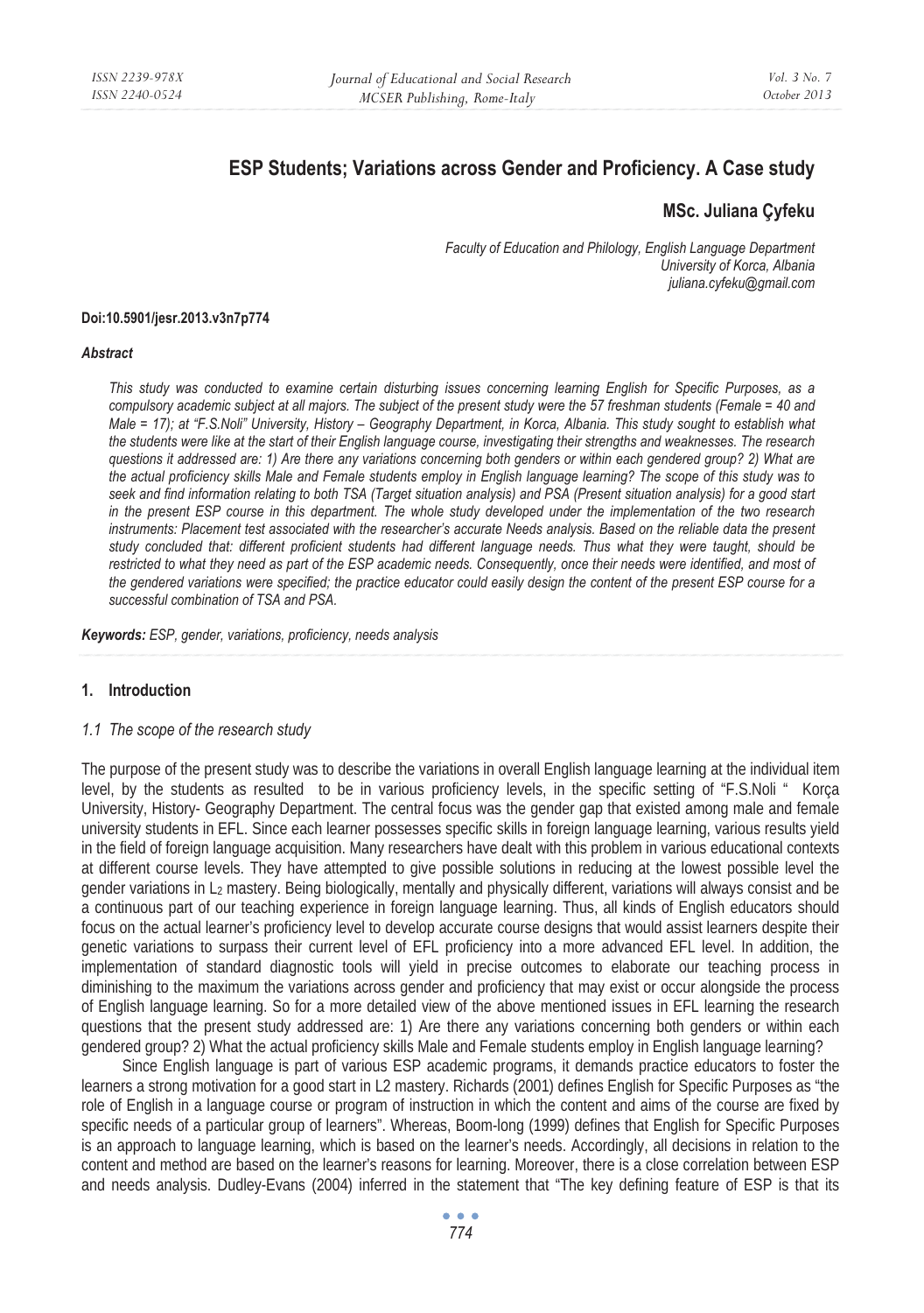| ISSN 2239-978X | Journal of Educational and Social Research | Vol. 3 No. 7 |
|----------------|--------------------------------------------|--------------|
| ISSN 2240-0524 | MCSER Publishing, Rome-Italy               | October 2013 |
|                |                                            |              |

teaching and materials are founded on the results of needs analysis." Principally, it demands planning available course design tasks to assist and provide them alongside this complex process with sufficient language facility to respond to various incoming professional situations. To serve this purpose, it is worth referring to what Jordan (1997) proposes "deficiency analyses", which is concerned with the necessities that the learner lacks. Thus being part of needs analyses, we should employ specific approaches to verify what Robinson (1991) defines as "Present situation analysis " (PSA) versus " Target situation analysis " (TSA). Considering these terms, the present study aimed at finding out the students' English proficiency level since the beginning of the language course. In addition to their existing English language requirements, they were assessed with the requirements of the demanding target situation.

Data from the submission of the Placement test (Diagnostic test), reported the students to be at different proficiency levels. Moreover, the most striking feature was the gender variations elicited from the gendered comparative outcomes among the present freshman English learners. It is important to emphasize the fact that in general they may be successful learners in other subjects except for English. This study addressed the fact that at the time of this study they had not been successful learners of English for some possible reasons. The fact that many students do not become fluent in English despite years of English classes and the place, where they came from, has become a crucial question in a range of studies that seeks an immediate and proper answer to assist both students and teachers in foreign language acquisition. Among the factors that are almost certainly involved in EFL, are the variations in the quality of English instructions students receive and the cultural resistance toward the English language examined in various research studies of (Bliss, 1993; Resnick *et al*., 1993). Professionally speaking, I agree that the above mentioned factors have a pervasive influence in EFL learning. Besides, another important factor to be focused on is gender, which may be seen as a predictable factor in EFL / ESL learning and acquisition that practice educators encounter among university students. Taking into consideration all the overstated factors, the scope of the present study was to examine gender by making comparisons and observations to elicit the possible and influential variations in the English mastery by university students at all levels.

#### *1.2 Overall views concerning gender variations in English foreign language learning.*

Gender has been a troublesome issue and the central focus in various researches in EFL **/** ESL learning and acquisition. Gender is such a complex issue and is seen in various relationships from researchers to find out the influence it has or not in EFL **/** ESL proficiency at any student level (elementary, secondary, university and tertiary). The most striking fact is that numerous populist explanations (biological and socio-cultural) have been offered for the proposed gender variations in EFL. Recent populist explanations often draw on biological theories the emphasis that gender differences, in favor of females, are rooted in differential brain wiring, maturation rates, and chemistry of boys (Gilbert & Muspret, 2002).

Specifically, gender was investigated as a mainstream issue relatively late in the sociology of education. Genetic explanations of gender differences in achievement were influential in psychology during the 1970's, even though the biological determinist approach has a long history. The crucial belief of biological theorists is that gender differences are natural and therefore unalterable. Educationally, then, it would be right to treat female and male students differently in any proficiency level, because their natural inclination are towards different adult roles. As a result various theories stated firmly that females excelled at language base subjects and provided greater verbal and reasoning abilities. On contrary, they were under-estimated in Mathematics and science-based subjects because of their lower levels of innate spatial ability, which restricted their understanding of shape and form (GCSE reports). Concern about gender and general educational proficiency should focus mainly on the extent to which female and male students perform differently in different subjects and explain possible factors of their tendency to yield to gendered gaps in the educational process.

Moreover, the theories of left - and right - brain functioning have led to continuous research on the biological differences in brain lateralization. Brown (1994) states that the left hemisphere is associated with logical and critical thought, analyzing every single information, whereas the right hemisphere is more efficient in processing visual and emotional information. Brown (1994) also refers to research by Krashen and Selinger who agree that left-brain dominant learners prefer to be equipped with a rule that they can constantly apply in language use, whereas right-brain dominant learners prefer to discover the rules for themselves to see the way authentic language behaves in various contexts. In addition to the above assumptions, Oxford (1994) reports that females tend to favor subjectivity and emotional responses when learning a new language. Whereas males prefer objectivity: working from rules, evidence and logic.

Besides, nowadays science has shown that females have more connections with their brain hemispheres, which help them to multitask better. Males, on the other side, have a better ability to singularly focus. This means that long term projects or long classrooms tasks should be broken by the teachers into specific tasks to accommodate both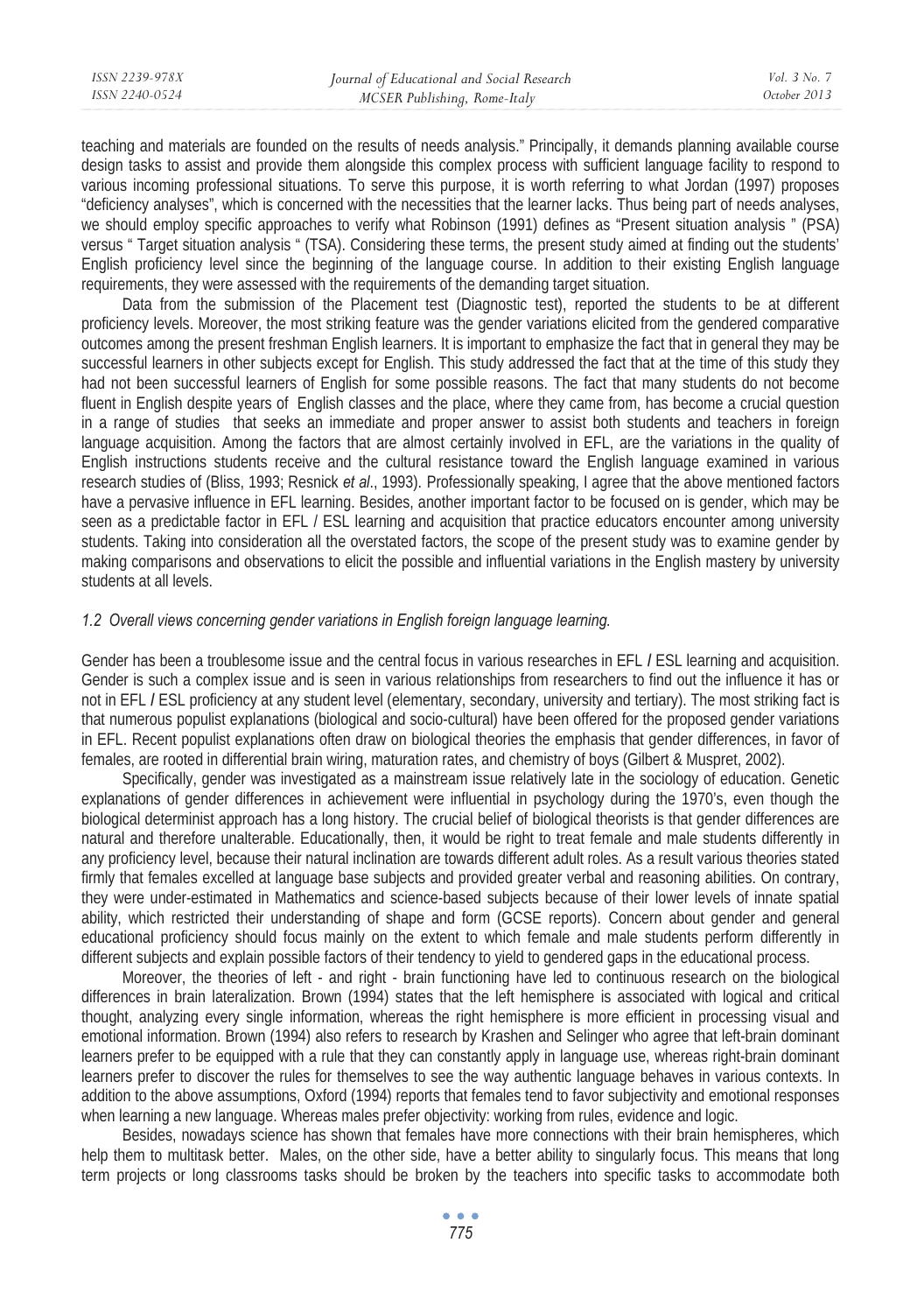| ISSN 2239-978X | Journal of Educational and Social Research | Vol. 3 No. 7 |
|----------------|--------------------------------------------|--------------|
| ISSN 2240-0524 | MCSER Publishing, Rome-Italy               | October 2013 |
|                |                                            |              |

genders. According to gendered brain theory, the connectors in the female brain also allow girls to process language faster. This theory explores the current research on the developmental, functional and structural similarities and differences in the male and female brains.

Consequently, considering all the stated facts and assumptions put forward by a wide range of researches as investigative issues in the educational process, the practice and innovative educators should investigate the obvious variations they encounter as incentives to their teaching practices. They are given the opportunity to seek and analyze themselves such variations in foreign language acquisition and find approaches of presenting language in a way that enhances each student's worth and meaning.

## **2. Methodology**

#### *2.1 Participants*

The present study was administered to the freshman students of "F.S.Noli" University, History-Geography Department. A total of 57 students participated in the study. There were respectively N=40 Females and N=17 Males. Their average age varied from 19-21. The Placement test was conducted at the beginning of the study to define their level of comprehension in English. The test results evaluated on the reliable basis according to the Common European Framework for Adult Courses reported them to be at B<sub>1</sub> level. The students were grouped under two levels of proficiency: Pre-intermediate and Intermediate.

## *2.2 Instruments and procedure*

## \*Placement Test \*Needs analyses

The Placement Test was conducted to the students since the beginning of the English courses of the academic year 2012-2013. Students were explained at first the scope of applying it among them. English is a compulsory subject in Albanian schools from third grade to high school. So all of these students, regardless of course level, had been exposed to a considerable amount of English instruction. Since they came from different schools, urban or rural ones, from different areas they assessed English language skills at a range of levels. Throughout this test areas of deep comprehension were defined in terms of vocabulary, grammar and writing. It provided accurate assessments of each language skill at the appropriate level that revealed the actual participants` level in English. There exist a wide range of placement tests designed for English learners to examine the learner`s general basic ability in English. They are designed around for essential qualities: validity, reliability, impact and practicality. They produce exact scores of the learner`s true level of language skills. The conducted Placement Test was designed from LSI (Language Studies International, Kreuzstasse 36,8008 Zurich ).

The test included two parts **:** 1) 50 multiple choice questions (each with a, b, c, d alternatives) , concerning grammar aspects and vocabulary 2) English writing test limited to 100 words writing about the students` current language learning goals. Getting the exact participants' results the researcher obtained a view that reflected the current level of each English learner`s proficiency. A careful needs analysis was carried out for this course. The students were found to possess typical gender differences in the degree of the English language proficiency. The test examined the level of comprehension of the most important grammar aspects for the present ESP learners. It included mostly English language specifications such as understanding of the structure of the language used, understanding of grammatical notions of relative time, space, possession, supposition, collocations, verb patterns and phrasal verbs. Concerning the writing section it tested the way they gave information on the given topic related to their English language experience. It fostered their current language goals of learning at university level by using appropriate vocabulary to express each participant's emotions, attitudes, reactions toward English as an international foreign language. The limited time to complete the test was 60 minutes. A standardized score was set to evaluate the whole test scores on a fixed scale out of 70. Based on Bloom's Taxonomy which involves six thinking levels (Cognition, Understanding, Application, Analyses, Synthesis, Evaluation), students were marked with the exact grades and were divided into two proficiency groups to serve the purpose of the present study.

## **3. Results and findings**

The outcomes of the Placement Test reported significant variances among the freshman university students. The test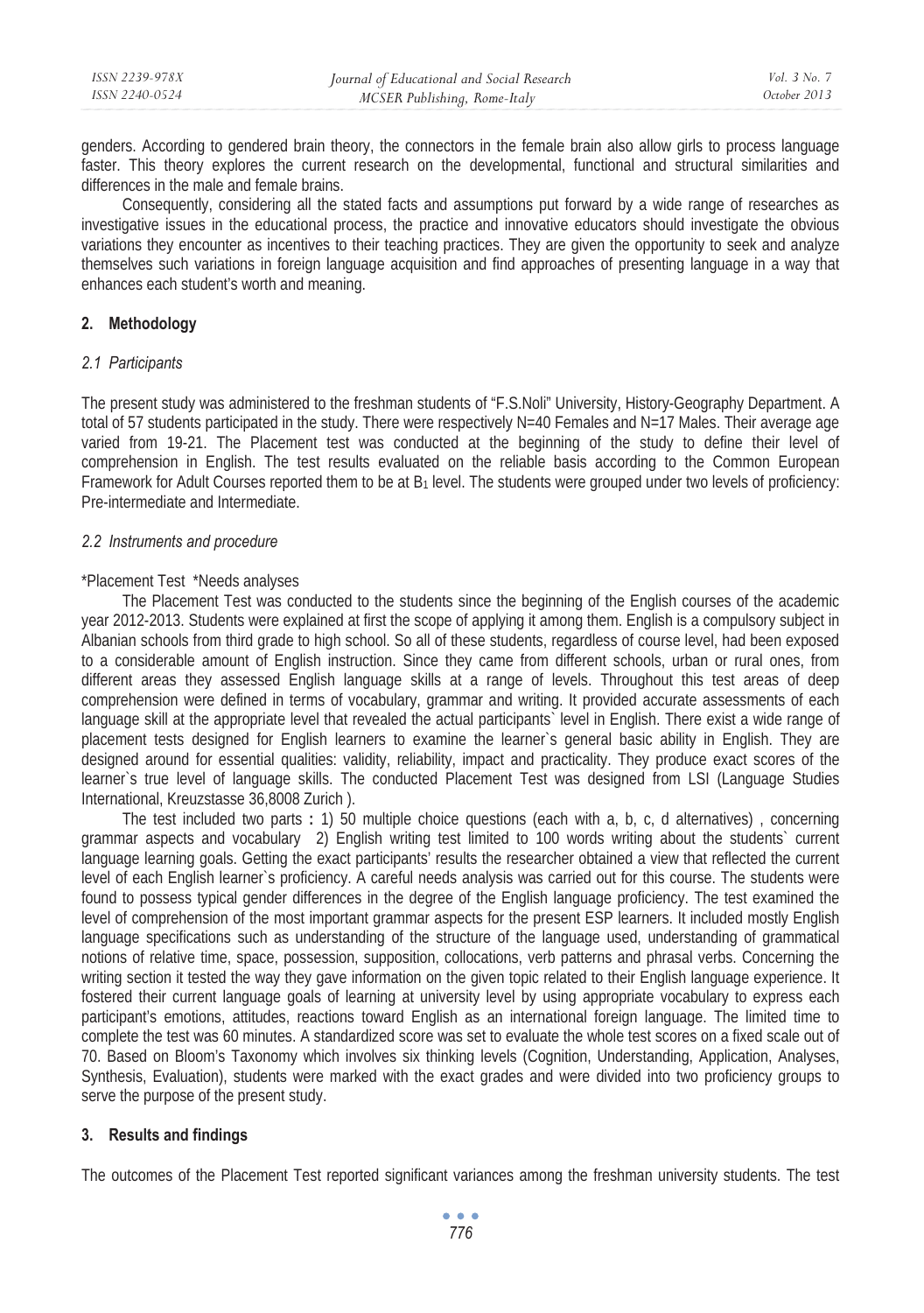| ISSN 2239-978X | Journal of Educational and Social Research | Vol. 3 No. 7 |
|----------------|--------------------------------------------|--------------|
| ISSN 2240-0524 | MCSER Publishing, Rome-Italy               | October 2013 |
|                |                                            |              |

provided placement results for each individual in EFL proficiency. It checked the wide areas of English language comprehension including vocabulary and grammatical knowledge in Part I, whereas in Part II it tested the students' writing ability regarded as a linguistic, cognitive, social and cultural phenomenon closely related to the English language. The writing task demanded structural, logical and critical thinking from the students' part. Additionally, they were required to focus on different aspects of their knowledge experience in EFL to produce a solid and precise written performance for a straightforward evaluation. On purpose, Bloom's Taxonomy of evaluation was applied in the present study to investigate thoroughly the students' proficiency in the following group divisions. Bloom's Taxonomy is used in all kinds of tests to yield to accurate, reliable, valid final results. The criterion it comprises enhances appropriate viewpoints to the practice educators for each participant student involved in it. The table below shows the way of grading the students based on Bloom's Taxonomy of evaluation.

**Table 1.** Bloom's Taxonomy of evaluation

| Grade         |           |        |        |            |        |        | 10                    |
|---------------|-----------|--------|--------|------------|--------|--------|-----------------------|
| Interval      | 0-24%     | 25-38% | 39-51% | 77%<br>65- | 78-90% | 78-90% | $-100%$<br>Q1.<br>. . |
| <b>Points</b> | .47<br>ı- | 18-27  | 28-36  | 37-45      | 46-54  | 55-63  | 64-70                 |

The proper grade for each student's score was presented as below:

## **Table2.** Grading scale

| <b>Remarks</b> | Grade | <b>Points</b> | Percentage   |
|----------------|-------|---------------|--------------|
| Magnificant    | 10    | $64 - 70$     | $91 - 100\%$ |
| Excellent      |       | $55 - 63$     | $78 - 90\%$  |
| Very good      |       | $46 - 54$     | $65 - 77%$   |
| Good           |       | $37 - 45$     | $52 - 64%$   |
| Satisfactory   |       | $28 - 36$     | $39 - 51%$   |
| Pass           |       | $18 - 27$     | $25 - 38%$   |
| Fail           |       | $0 - 17$      | $0 - 24%$    |

The subjects of the study were divided into two controlled groups of proficiency to make comparisons, test the research questions and draw conclusions on the demanded needs analysis. Thus, students getting 18 - 45 out of 70 were enrolled in Pre-intermediate controlled group, whereas the remaining part getting 46 - 70 out of 70 were enrolled in Intermediate controlled group of the present study. The conducted preliminary English test provided them with a straightforward frame of what their current English level was indeed. Moreover, goals were set throughout the researcher's needs analysis, to achieve obvious leaps of advancement at the end of the English academic program. Evidently, the students were aware of the wide range of skills they had to develop during the EFL process since the starting point of the present study, to make practical use of English in a variety of contexts.

The Placement test assessed language skills at a range of levels and provided accurate evaluations of each student's current knowledge of EF language structure and use. It suited to the teaching curriculum regardless their specific exposure to English instructions attained in the secondary education. It endeavored to be fair to all of them, whatever their regional and linguistic background, gender or disability features they claimed to be part of. The scores it produced provided an accurate reflection of each student`s true level of English language skills. The reliability of the final results relies on the fact that they were stable, consistent and accurate to draw specific conclusions on what each student was expected to use in English. For a precise view, consider the following results.

| <b>Table 3. Placement test results</b> |
|----------------------------------------|
|----------------------------------------|

| English language skills | <b>Grades</b> |     | Female - % | Male - % |
|-------------------------|---------------|-----|------------|----------|
| Magnificant             |               |     |            |          |
| Excellent               |               |     | 5 %        |          |
| Very good               |               |     | 12 %       | 12 %     |
| Good                    |               |     | 43 %       | 18 %     |
| Satisfactory            |               | , O | 40 %       | 29 %     |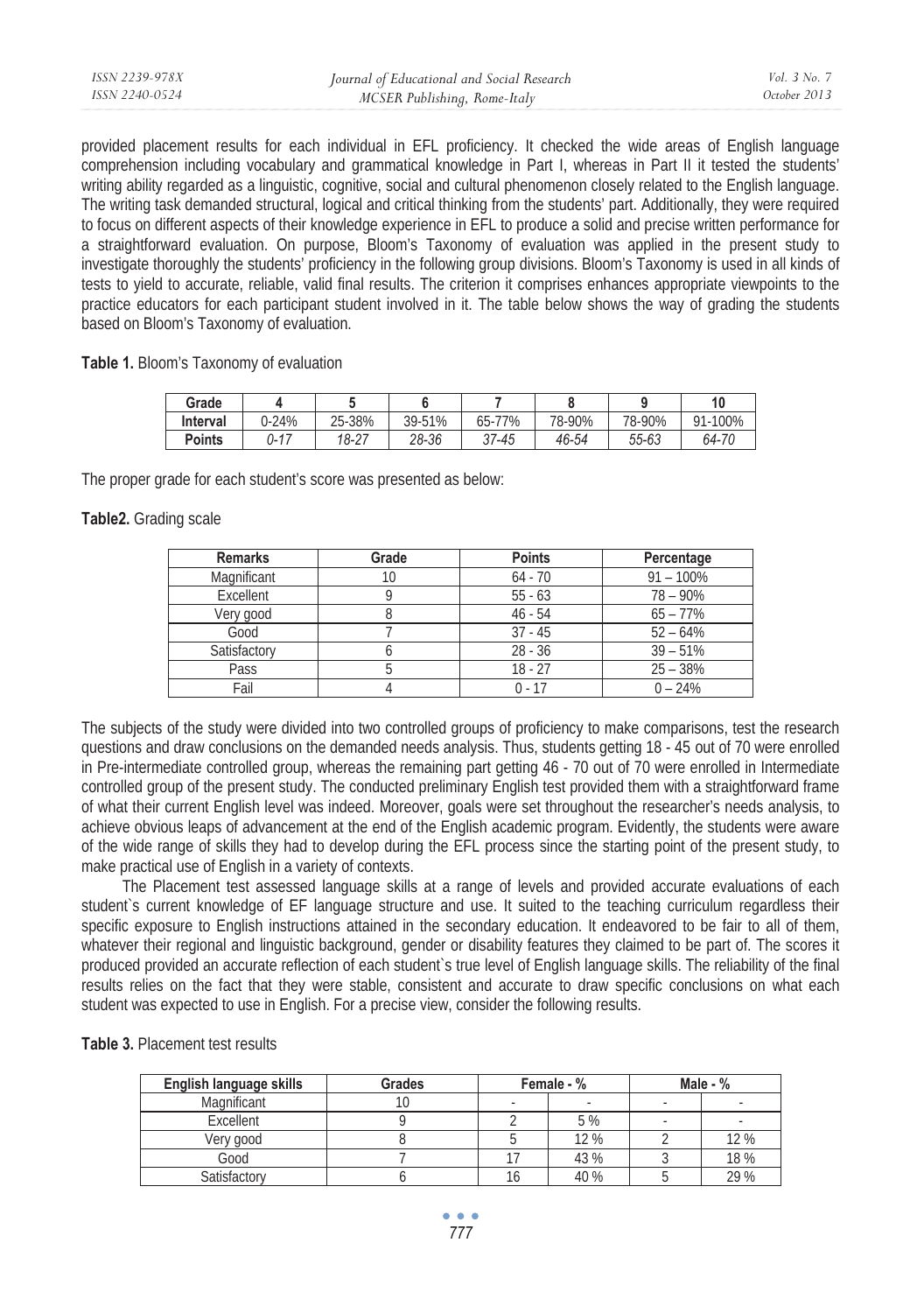| Pass      | -      | -     |                | 18 %                |
|-----------|--------|-------|----------------|---------------------|
| Fail<br>- | $\sim$ | -     |                | 220/<br>25 °<br>-70 |
| Total     | 40     | 100 % | $\overline{a}$ | 100 %               |

The division of all students into two proficiency levels is considered as an accurate criterion to award each student with a global mark (see Table. 3) and investigate the linguistic variations that existed between both genders. Thus, as (Table. 4) displays students getting 18 - 45 out of 70 were estimated as Pre-intermediate students, whereas students getting 46 - 70 were estimated as Intermediate students.

| Table 4. Distribution of students by Course level and Gender |  |
|--------------------------------------------------------------|--|
|--------------------------------------------------------------|--|

| <b>Course level</b> | Female | Male | Total    | Percentage |
|---------------------|--------|------|----------|------------|
| Intermediate        |        |      | ററ<br>Zō | 49 %       |
| Pre-Intermediate    |        |      | 20       | 51%        |
| <b>Overall</b>      | 41,    |      | J.       | 100%       |

#### **4. Analyses and discussions**

Test results pointed out the differences in male and female involvement in each respective controlled group. Thus based on the reliable data obtained from the Placement test, and as observed from the above tables, the first research question proved that there existed obvious variations in the degree of the investigating variables *gender* and *proficiency.* The former was the main investigative focus of conducting the present research study, whereas the latter was considered as a common denominator to assess the learner's language ability test. The striking variations versus gender were the extreme results (see Tb. 3) where females outperformed males in a degree of 5% as excellent learners when opposed to the average male degree of 41 % who resulted to be mostly moderate English language learners. Furthermore variations were noticed in a considerable % at the females' advantages in equal proportions half as moderate and half as good learners. Nevertheless, what served as an incentive for a progressive level of both genders was the equal degree of 12% in reporting them to be very good English language learners at this phase of the research study.

Additionally the variations between males and females demanded the present study to focus on the fact that the overwhelming part of both genders (see Tb.4) pertain to Pre-intermediate level (16 females and 13 males) and to Intermediate level ( 24 females and 4 males). As it can be observed, a considerable part of females 42% are involved in Intermediate level and 29% in Pre-intermediate level, thus outperforming males in an amount of 7% in Intermediate level and 22% in Pre- intermediate level. It is worth mentioning the fact that both genders were expected to be at B<sub>2</sub> level. The Placement Test reported them to be at  $B_1$  level, where females outperformed males in both levels, especially in Intermediate level in an advantage of 24 female students to 4 male students.

Besides defining the controlled groups' variations, the second research questions demanded additional conclusive observations to specify the very specific skills that Male and Female students employed in English language learning. Comparisons were drawn to view the differences that consisted in various areas of the English proficiency such as the tested skills of 1) reading concerning vocabulary & grammar and 2) writing. Accordingly, based on the above comparisons females resulted to employ most of the skills in English than males did, *considered so*, on all stages of the present study. Procedurally, they covered mostly the areas of using correctly the proper vocabulary; used precisely the tested grammar aspects when compared to males' evaluation which resulted to be less knowledgeable in the overall areas of the English language comprehension. Precisely, the test results reported females to outperform males in constructing good and meaningful sentences in the writing task. Female's writing consisted of extensive writing in length that was relevant to the topic and maintained a coherent flow of language to achieve meaningful communication with the reader. When compared to females', males' writing was generally vague; moreover M=6 or (35%) out of 17 Male students did not accomplish at all the writing task. Differences consisted in the incorrect use of sentence structure, cohesion, and shallow ideas to serve the purpose of the given topic. For a precise view consider the following report (Table. 5.) on the most specific gender differences of the present research findings.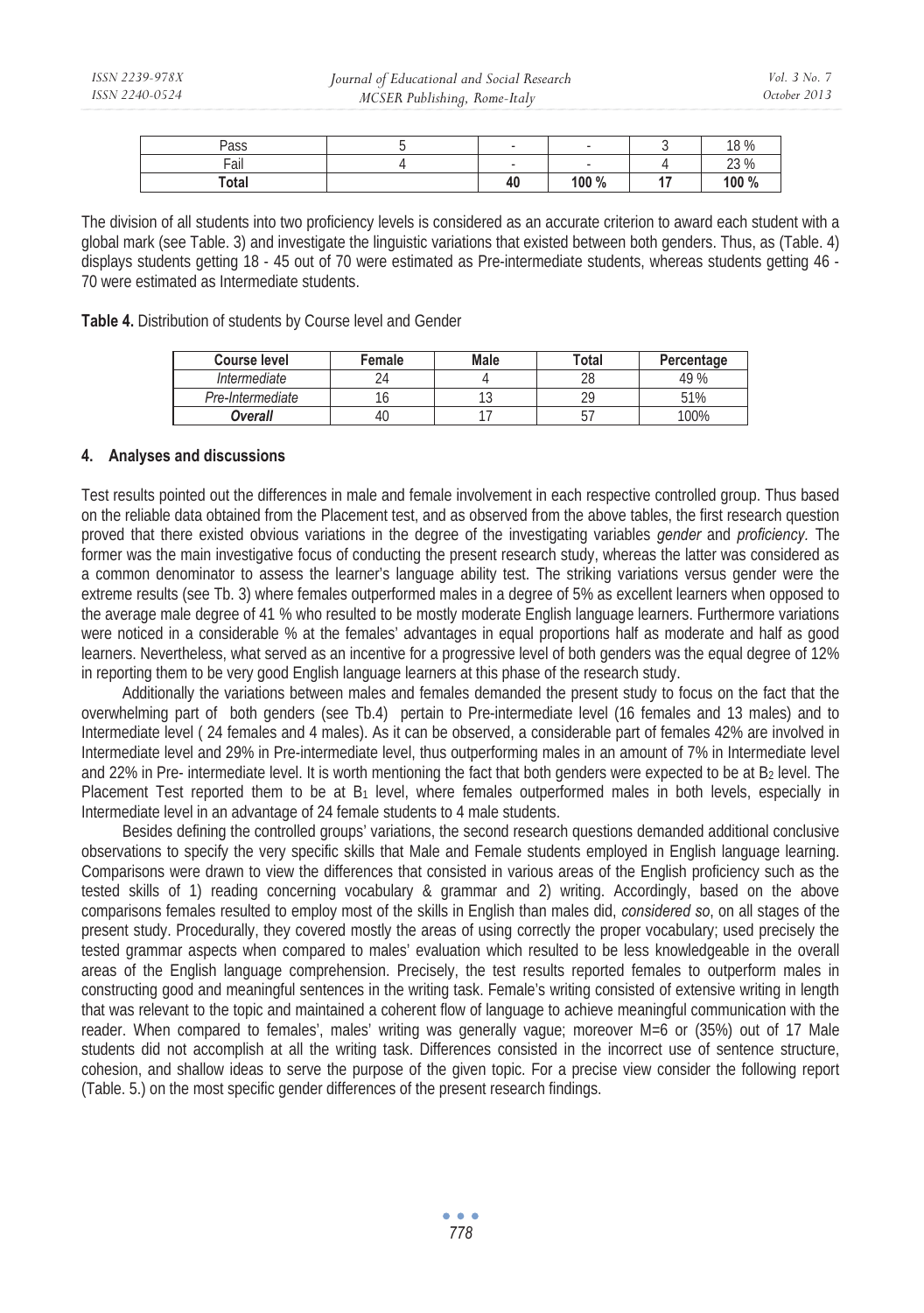|  | Table 5. Evaluation gender report |  |  |
|--|-----------------------------------|--|--|
|--|-----------------------------------|--|--|

| <b>Skills</b>       |                | Reading                     |                            | Writing        |     |                        |
|---------------------|----------------|-----------------------------|----------------------------|----------------|-----|------------------------|
| <b>Gender/ Male</b> | Sub skills     | Vocabulary<br>comprehension | Grammar<br>comprehension I | Sub skills     | use | Vocabulary Grammar use |
| Level               | <b>Remarks</b> | No.                         | No.                        | <b>Remarks</b> | No. | No.                    |
| Pre-Intermediate    | Moderate       | 13                          | 10                         | Moderate       |     |                        |
| Intermediate        | Good/very good |                             |                            | Good/very good |     |                        |
| Total               |                |                             |                            |                |     |                        |

Note \* 6 students did not do the writing task.

Table 6. Evaluation gender report

| <b>Skills</b>         |                   | Reading                     |                          | Writing           |                   |                |
|-----------------------|-------------------|-----------------------------|--------------------------|-------------------|-------------------|----------------|
| <b>Genderl Female</b> | Sub skills        | Vocabulary<br>comprehension | Grammar<br>comprehension | Sub skills        | Vocabulary<br>use | Grammar<br>use |
| Level                 | <b>Remarks</b>    | No.                         | No.                      | <b>Remarks</b>    | No.               | No.            |
| Pre-Intermediate      | Moderate          | 16                          | 28                       | Moderate          | 19                | 26             |
| Intermediate          | Good/very<br>good | 24                          | 12                       | Good/very<br>good | 21                | 14             |
| Total                 |                   | 40                          | 40                       |                   | 40                | 40             |

As it is seen from the above results, there existed a vast gap between both genders and within each engendered group. Eventually, analyzing male findings we yield in the conclusion that they had a general level of comprehension concerning vocabulary. Additionally, considering the figures of the tested skills by gender and proficiency we notice male findings were so uneven in the assessments of them. As observed, overwhelmingly (67%) they pertained to the Pre-Intermediate level only in the mean score of the reading skill. On the other side, they lacked accuracy, comprehensibility for grammatical and lexical planning, a fact which reported so evident in the mal accomplishment of the writing task so making it obvious a great part of them (35%) positioned as neutral in between levels. Evidently, the variations became more intense when compared with the females' performance in the writing skill. Precisely, view the figures below.

**Figures 1&2**: Observations of Skills by Gender and Proficiency



Eventually, female findings reported them to be overwhelmingly good users of English reporting the same degree of comprehension and use of the tested skills with equal proportions and slight variations between Intermediate and Pre - Intermediate levels. Moreover, they outperformed males outcomes concerning writing skills in the tested sub skills, grammar comprehension and grammar use. Furthermore, when compared within the gender group, both genders resulted to have specific grammatical gaps that needed to be focused on by the researcher as an important issue of the ESP course needs analysis. In addition, the greatest variations affected from except the variable gender, and observed in the present study were those versus proficiency. Based on the reliable data we come to the conclusion that different proficient students had different language needs and that the more proficient the learners tended to be the lower in degree the variations would be. For this reason, we should take into consideration that variations in EFL or ESP will be part of our teaching process of either male or female freshman university students. Besides their actual learner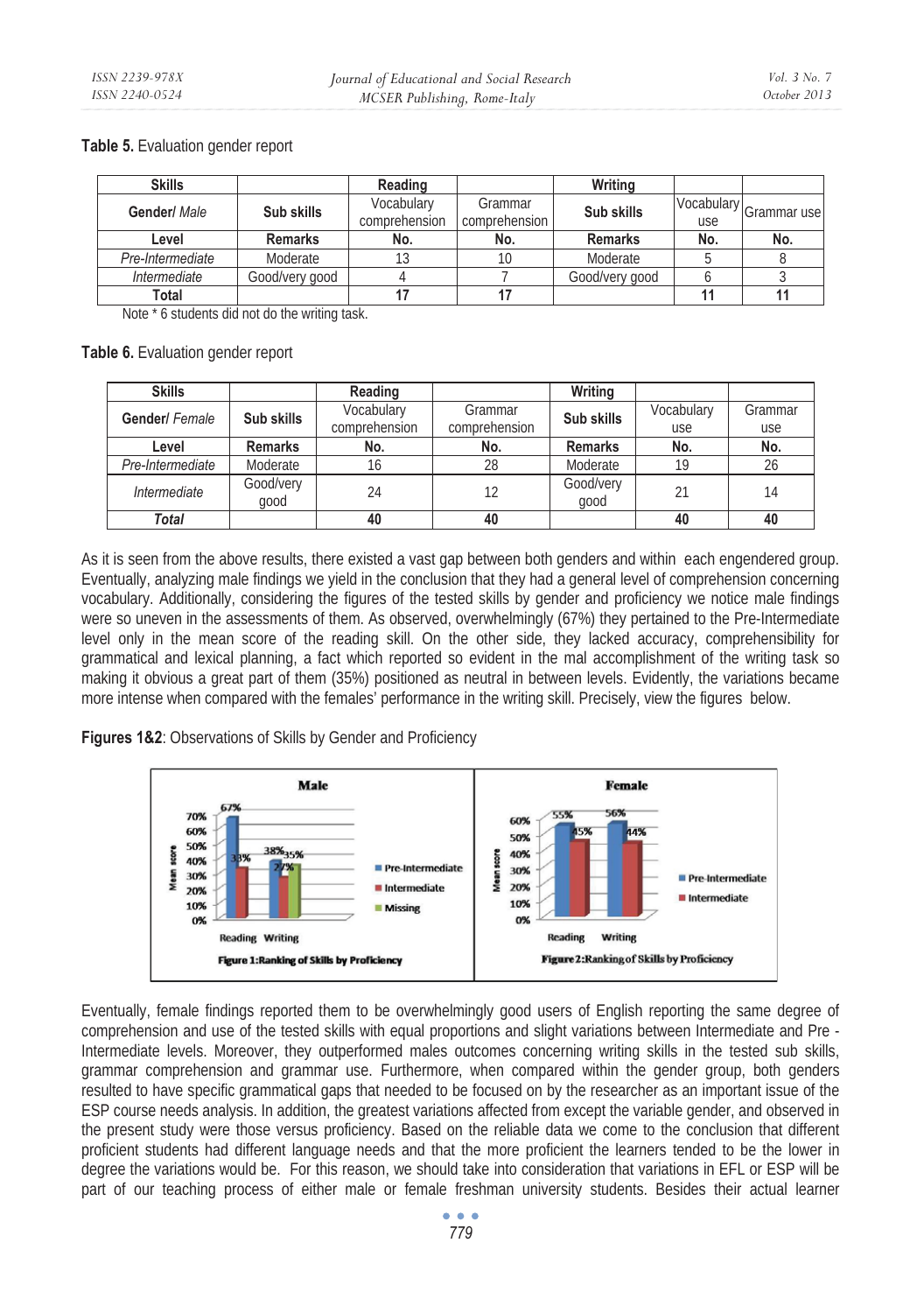| ISSN 2239-978X | Journal of Educational and Social Research | Vol. 3 No. 7 |
|----------------|--------------------------------------------|--------------|
| ISSN 2240-0524 | MCSER Publishing, Rome-Italy               | October 2013 |
|                |                                            |              |

characteristics, studying for only two full terms they need to acquire all the above mentioned components of the English language in addition to the specific lexicon of their professional education. Principally, learning English as a specific language at university level, is a process that is speeded by intensive language courses and is directed through academic study to attain an advanced level of EFL proficiency. That is why overall university or ESP learners should be clear of the fact that adult learning is a relatively conscious process. They need themselves to control their exact level of the English language mastery and individually seek opportunities to speed the overall learning process.

Consequently, the needs analysis involved in the identification and evaluation of the problems that both target genders had in English, ensured success for the present ESP learners. This was done through implementing it before the course, during the course, and at the end of the course. Analyzing thoroughly its outcomes, the stated needs analysis served as a key instrument in the following academic course designs in ESP at all majors to provide practicality, authenticity and professionalism in the teaching process. Following these steps, all kinds of practice educators will no doubt be ready and skillful to create a syllabus which will meet the needs of the learners at the highest possible level within various contexts of applying English for specific professional purposes.

## **5. Conclusions**

Students enroll to university English courses to expand their knowledge in it and to accomplish the demands it requires as a compulsory academic subject. Being so, it neglects their gendered variations (either biological or sociological) overstated in the Literature review. Thus the university teachers need to adopt programs to provide further learning experiences to consolidate the student's knowledge, understanding and assessment of skills in EFL. Since they come directly from secondary education, coming from rural or urban areas, they are supposed to have the same level of proficiency. The conducted placement test of this research resulted that males and female were between  $B_1$  and  $B_{1+}$ level. Moreover, the results indicated that females prevailed males in the proficiency level. Specifically, females reflected their profound knowledge they exerted in vocabulary, grammar and especially in the writing skills, whereas most of the males did not accomplish the writing task successfully. Despite the fact of being able to carry on a conversation in the target language the findings reported that male students were not totally equipped with the proper skills to deal with academic materials in that language. The evident outcomes of the Placement test were considered as central points to the present needs analysis research that was carefully elaborated and adopted to integrate English language learning and the academic assessments that the ESP students needed to assimilate to.

Moreover, the point of such ESP principles should enhance student's learning experiences. Eventually, interaction in the language is needed for the learner to communicate personal meaning in the target language (Cummins and Swain 1986). Besides language learning, language practice which takes place in relevant context will then result in the acquisition of the language. Language is a tool among others, designed to promote knowledge and make these learners communicatively and professionally competent users of English. For this reason, ESP courses should be considered as a pathway towards success in future specialized studies. Consequently, the courses need to be carefully designed relying on evidence (here; outcomes of the diagnostic test). In other words what our duty necessitates is to implement well designed, effective, efficient and course – based assessments on the actual student's skills, needs and interests in English. Additionally, Holden (1997) in his study, stresses the steps that teachers must take before setting up ESP courses: 1) Learners' language ability test e.g. a Placement test. 2) Setting learners' final target level e.g. by referring to the stages of Attainment Scale. Thus implementing up-to-date research tools in our researches and teaching practices, we yield in the identification and examination of the overstated criteria to any educational institution. Procedurally, they should be a prerequisite for any program or course design in order to achieve effective instructional outcomes in the English language academic learning. Decisively, it is of vital importance to seek and find information relating to both TSA (Target situation analysis) and PSA (Present situation analysis) for a good start in various ESP course settings. To serve the purpose, the ESP teacher or researcher should experiment on students, establish close and constant relations with them and other practitioners as well. Consider the fact that Peacock (2001) experimented on 206 EFL students and 46 EFL teachers at a Hong Kong university to prove Reid's two major hypotheses that "*all students have their own learning styles and learning strengths and weaknesses*", and "*a mismatch between teaching and learning styles causes learning failure and frustration."* Thus a continuous observation of the learners' needs can provide reliable and objective data for the practice educators with all the students' specific variations either engendered or individual language learning features and styles when working in ESP programs.

To conclude, respecting the students' specific variations as solid but changeable components under continuous control and instructions; involved in ongoing academic assessments helps the practitioners be reasonable and practical